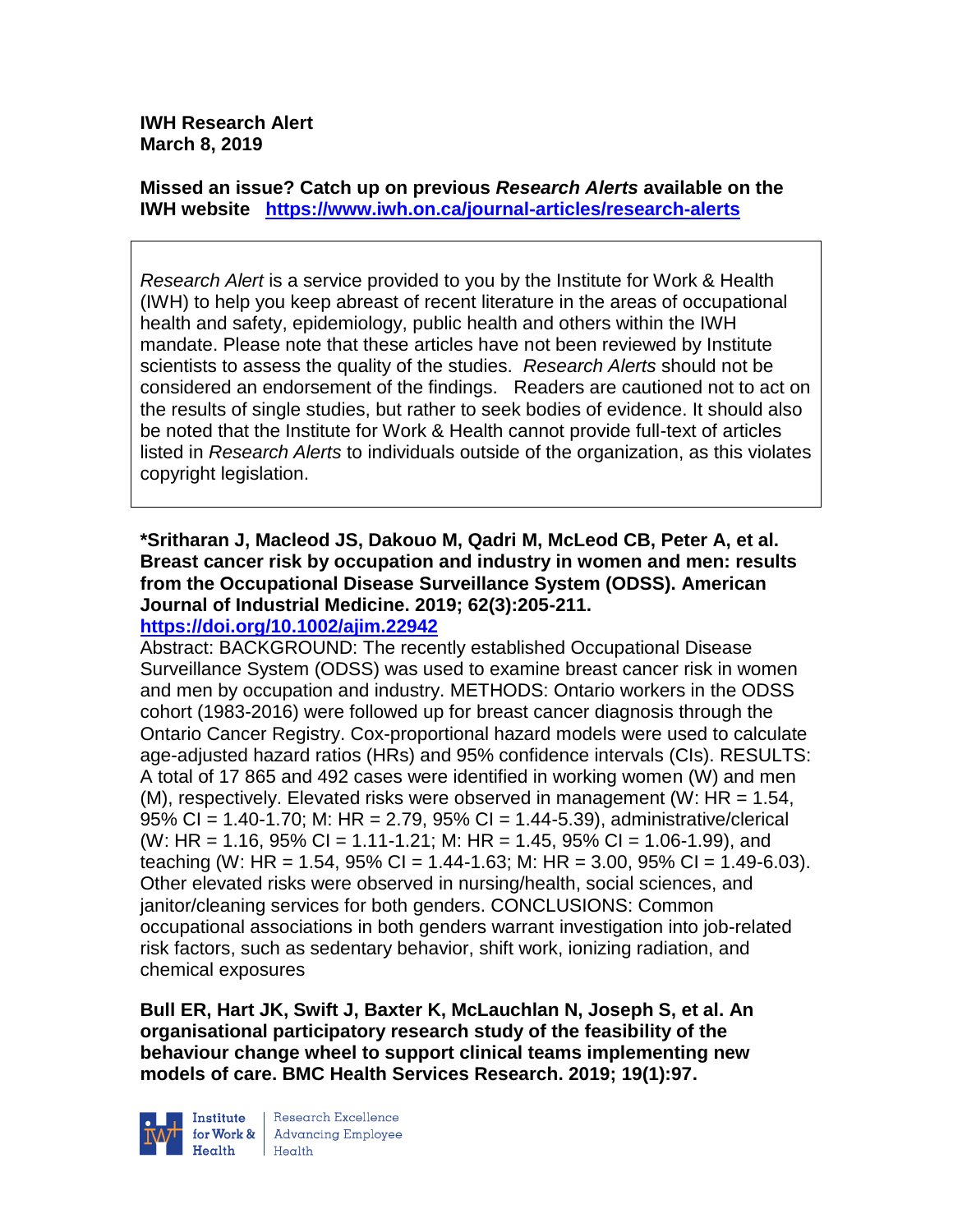# **<https://doi.org/10.1186/s12913-019-3885-8> [open access]**

Abstract: BACKGROUND: Health and social care organisations globally are moving towards prevention-focussed community-based, integrated care. The success of this depends on professionals changing practice behaviours. This study explored the feasibility of applying a behavioural science approach to help staff teams from health organisations overcome psychological barriers to change and implement new models of care. METHODS: An Organisational Participatory Research study was conducted with health organisations from North West England, health psychologists and health workforce education commissioners. The Behaviour Change Wheel (BCW) was applied with teams of professionals seeking help to overcome barriers to practice change. A mixed-methods data collection strategy was planned, including qualitative stakeholder interview and focus groups to explore feasibility factors and quantitative pre-post questionnaires and audits measuring team practice and psychological change barriers. Qualitative data were analysed with thematic analysis; pre-post quantitative data were limited and thus analysed descriptively. RESULTS: Four clinical teams from paediatrics, midwifery, heart failure and older adult mental health specialties in four organisations enrolled, seeking help to move care to the community, deliver preventative healthcare tasks, or become more integrated. Eighty-one managers, medical doctors, nurses, physiotherapists, midwives and other professionals contributed data. Three teams successfully designed a BCW intervention; two implemented and evaluated this. Five feasibility themes emerged from the thematic analysis of qualitative data. Optimising the BCW in an organisational change context meant 1) qualitative over quantitative data collection, 2) making behavioural science attractive, 3) co-development and a behavioural focus, 4) effective ongoing communication and 5) support from engaged leaders. Pre-post quantitative data collected suggested some positive changes in staff practice behaviours and psychological determinants following the intervention. CONCLUSIONS: Behavioural science approaches such as the BCW can be optimised to support teams within health and social care organisations implementing complex new models of care. The efficacy of this approach should now be trialled

#### **Chu F, Fu Y, and Liu S. Organization is also a "life form": organizationallevel personality, job satisfaction, and safety performance of high-speed rail operators. Accident Analysis & Prevention. 2019; 125:217-223. <https://doi.org/10.1016/j.aap.2019.01.027>**

Abstract: Although studies have suggested that personality can forecast safety performance at the individual level, the link between organizational-level personality and safety performance is rarely considered. On the basis of the Attraction-Selection-Attrition (ASA) theory, the present study investigated the direct and indirect effects of the organizational emergence of personality (Five-Factor Model) on individual-level outcomes (safety performance) in the highspeed rail industry. The sample consisted of 1035 high-speed rail operators in China. The results indicated that the effects of organizational-level personality on

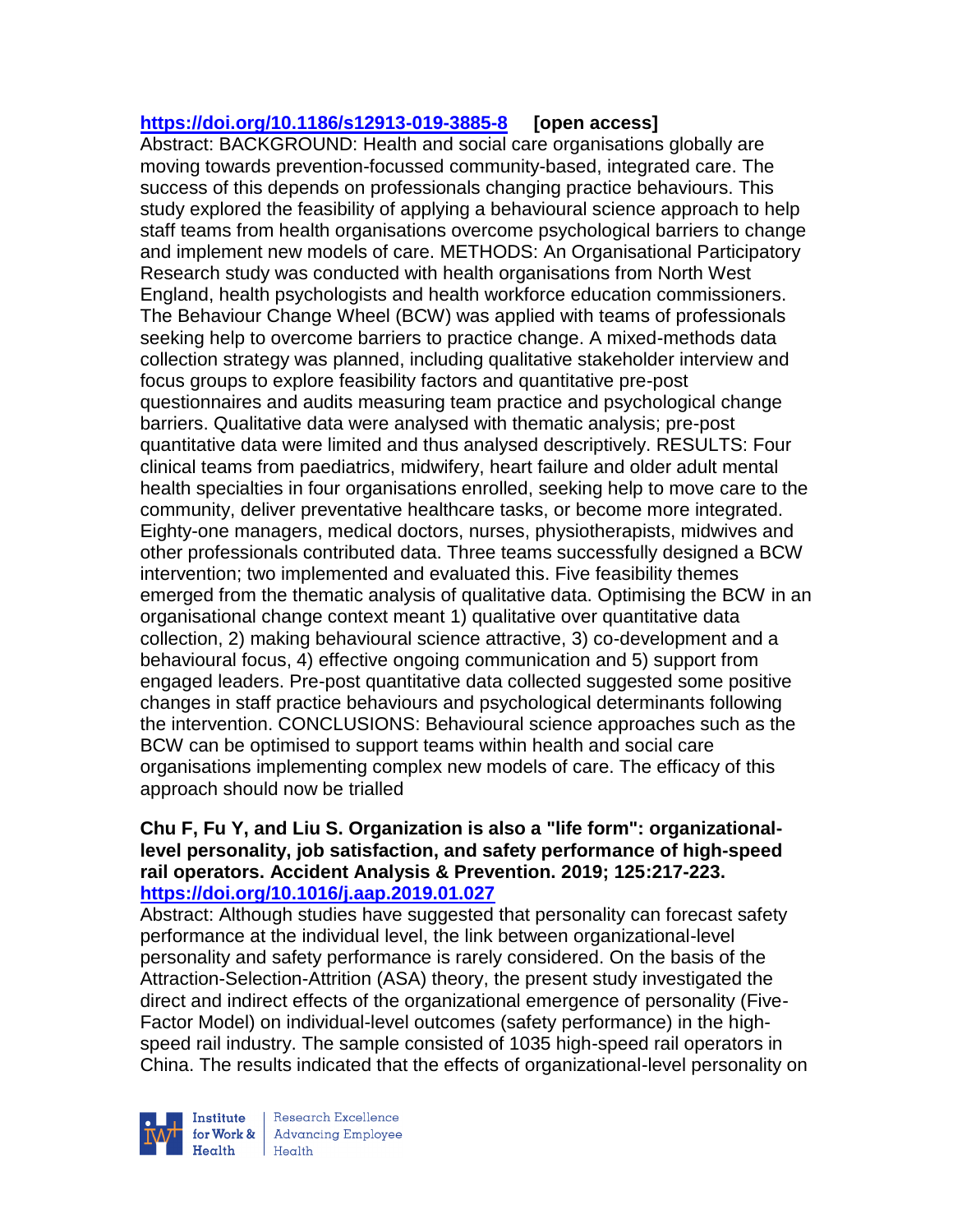safety performance are similar to or stronger than the effects of individual-level personality. Specifically, organizational-level extraversion, agreeableness, and conscientiousness have significantly positive relationships with individual-level safety compliance and safety participation, while neuroticism has a significantly negative relationship with safety compliance and safety participation; the effect of openness to experience was not significant. Moreover, in terms of indirect effects, job satisfaction mediated the links of the four personality constructs (extraversion, agreeableness, neuroticism, and conscientiousness) with safety compliance and safety participation. These findings highlight the importance of organizational personality to improving employees' safety performance in safetycritical organizations

#### **Clausen T, Madsen IE, Christensen KB, Bjorner JB, Poulsen OM, Maltesen T, et al. The Danish Psychosocial Work Environment Questionnaire (DPQ): development, content, reliability and validity. Scandinavian Journal of Work, Environment & Health. 2018; [epub ahead of print]. <https://doi.org/10.5271/sjweh.3793>**

Abstract: Objectives The aim of this study was to describe the development and the content of the Danish Psychosocial Work Environment Questionnaire (DPQ) and to test its reliability and validity. Methods We describe the identification of dimensions, the development of items, and the qualitative and quantitative tests of the reliability and validity of the DPQ. Reliability and validity of a 150 item version of the DPQ was evaluated in a stratified sample of 8958 employees in 14 job groups of which 4340 responded. Reliability was investigated using internal consistency and test-retest reliability. The factorial validity was investigated using confirmatory factor analysis (CFA). For each multi-item scale, we undertook CFA within each job group and multi-group CFA to investigate factorial invariance across job groups. Finally, using multi-group multi-factor CFA, we investigated whether scales were empirically distinct. Results Internal consistency reliabilities and test-retest reliabilities were satisfactory. Factorial validity of the multi-item scales was satisfactory within each of the 14 job groups. Factorial invariance was demonstrated for 10 of the 28 multi-item scales. The hypothesis that the scales of the DPQ were empirically distinct was supported. The final DPQ version consisted of 119 items covering 38 different psychosocial work environment dimensions. Conclusions Overall, the DPQ is a reliable and valid instrument for assessing psychosocial working conditions in a variety of job groups. The results indicate, however, that questions about psychosocial working conditions may be understood differently across job groups, which may have implications for the comparability of questionnaire-based measures of psychosocial working conditions across job groups

**Dieker AC, IJzelenberg W, Proper KI, Burdorf A, Ket JC, van der Beek AJ, et al. The contribution of work and lifestyle factors to socioeconomic inequalities in self-rated health: a systematic review. Scandinavian Journal of Work, Environment & Health. 2019; 45(2):114-125.** 

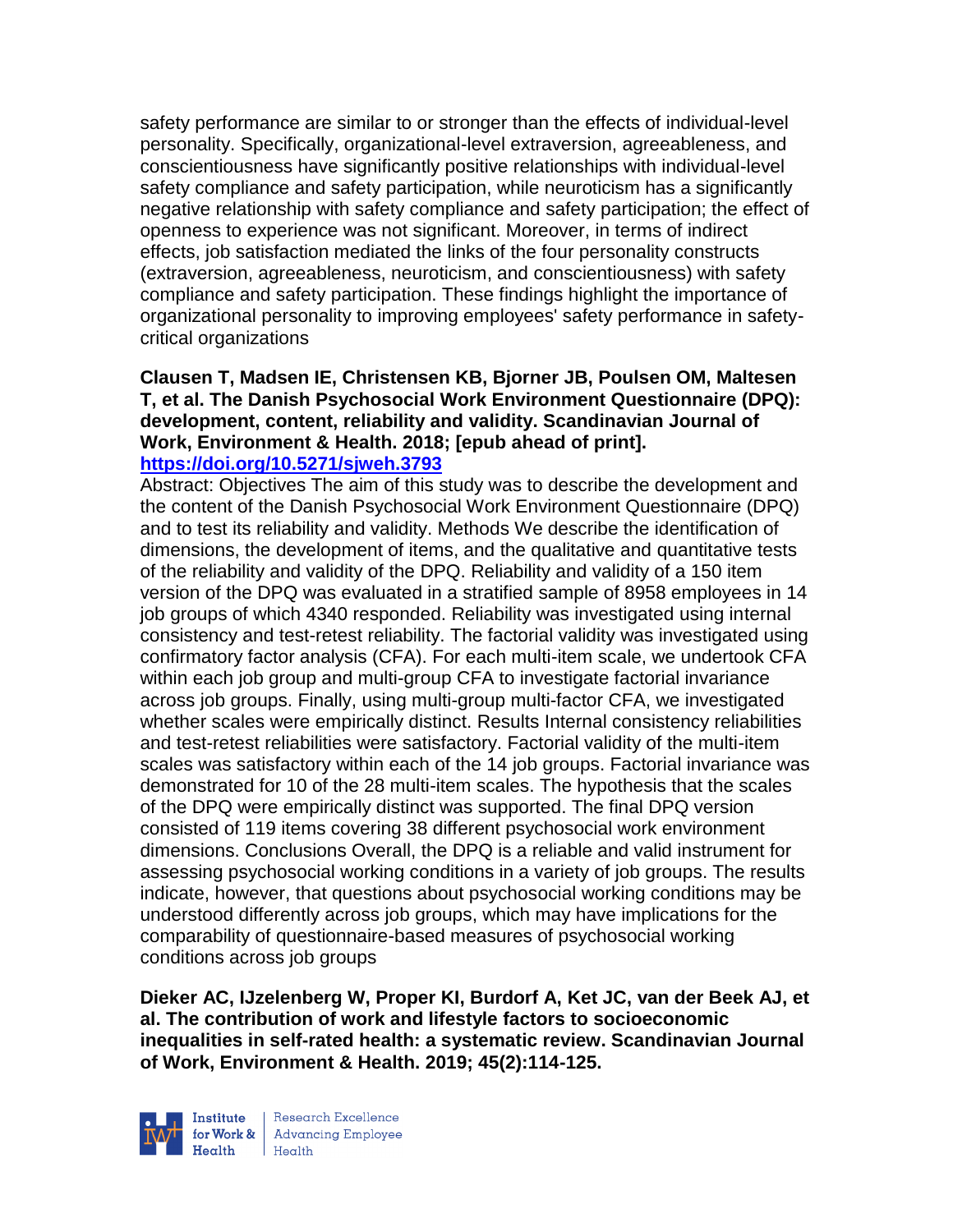# **<https://doi.org/10.5271/sjweh.3772>**

Abstract: Objective This study aimed to systematically review the literature on the contribution of work and lifestyle factors to socioeconomic inequalities in selfrated health among workers. Methods A search for cross-sectional and longitudinal studies assessing the contribution of work and/or lifestyle factors to socioeconomic inequalities in self-rated health among workers was performed in PubMed, PsycINFO and Web of Science in March 2017. Two independent reviewers performed eligibility and risk of bias assessment. The median change in odds ratio between models without and with adjustment for work or lifestyle factors across studies was calculated to quantify the contribution of work and lifestyle factors to health inequalities. A best-evidence synthesis was performed. Results Of those reviewed, 3 high-quality longitudinal and 17 cross-sectional studies consistently reported work factors to explain part (about one-third) of the socioeconomic health inequalities among workers (grade: strong evidence). Most studies separately investigated physical and psychosocial work factors. In contrast with the 12 cross-sectional studies, 2 longitudinal studies reported no separate contribution of physical workload and physical work environment to health inequalities. Regarding psychosocial work factors, lack of job resources (eg, less autonomy) seemed to contribute to health inequalities, whereas job demands (eg, job overload) might not. Furthermore, 2 longitudinal and 4 crosssectional studies showed that lifestyle factors explain part (about one-fifth) of the health inequalities (grade: strong evidence). Conclusions The large contribution of work factors to socioeconomic health inequalities emphasizes the need for future longitudinal studies to assess which specific work factors contribute to health inequalities

# **Koski A and Sumanen H. The risk factors Finnish paramedics recognize when performing emergency response driving. Accident Analysis & Prevention. 2019; 125:40-48.**

#### **<https://doi.org/10.1016/j.aap.2019.01.021>**

Abstract: OBJECTIVE: Paramedics face several safety risks in their occupation, and crashes during emergency response driving (ERD) are quite common. However, there is a need for more research to develop educational and implementation suggestions to determine how these risks can be reduced and managed. In this study, we examined what risk factors Finnish paramedics recognize when performing ERD. METHODS: The study material consisted of 161 pages of material that had been written by experienced paramedics ( $n = 44$ ) who were master's degree students of South-Eastern Finland University of Applied Sciences in fall 2017. They wrote essays based solely on their own thoughts and experiences regarding the risk factors associated with ERD. The material was analyzed via inductive content analysis. RESULTS: Two main categories were found: Crew-related risk factors and environmental risk factors. These categories could be further divided into eight sub-categories. The crewrelated risk factors consisted of lack of education and training for ERD, insufficient concentration on driving, irresponsibility and indifference, crew

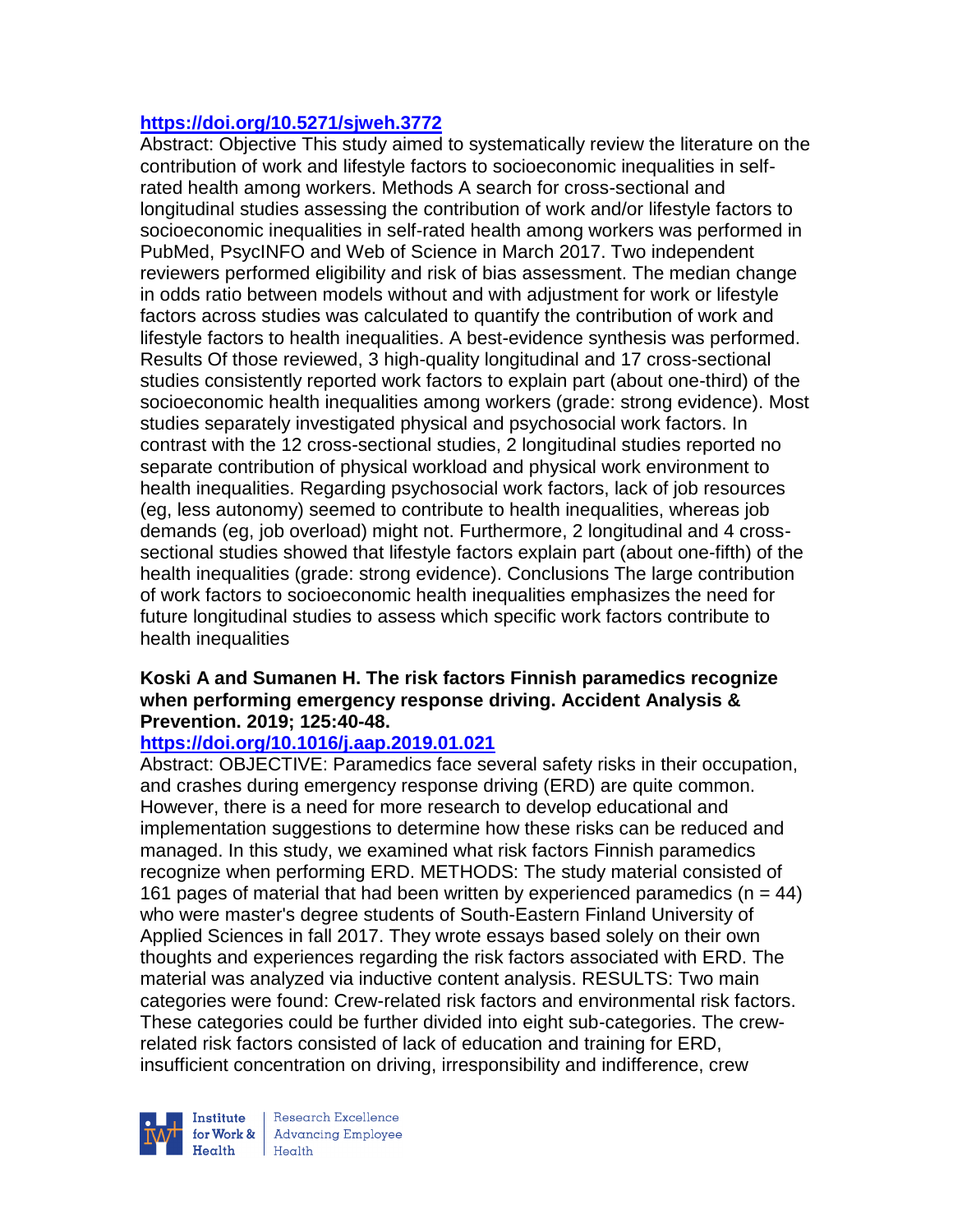member's inability to take collective responsibility for safety as a team, and excessive load experienced by the driver. Environmental risk factors consisted of demanding handling of ambulance, poor visibility, and other road users. CONCLUSIONS: Finnish paramedics recognized several risk factors in ERD. Some of the factors have been noted in previous literature regarding ambulance crashes and should be addressed as a matter of urgency to improve safety. Overall, better knowledge regarding these risks needs to be developed worldwide. The results led to several further study suggestions

# **Lange S, Burr H, Conway PM, and Rose U. Workplace bullying among employees in Germany: prevalence estimates and the role of the perpetrator. International Archives of Occupational & Environmental Health. 2019; 92(2):237-247.**

**<https://doi.org/10.1007/s00420-018-1366-8> [open access]** Abstract: OBJECTIVES: The aim of this study was to examine the prevalence of workplace bullying in Germany while also taking the perpetrator and severity level (measured by frequency) into account and considering the role of gender, age and socio-economic status. METHODS: We used data from a large representative sample ( $N = 4143$ ) of employees in Germany subject to social security contributions. Self-reported bullying was assessed for different combinations of perpetrators (co-workers, superiors) and according to severity, i.e., being exposed at all and to severe bullying (at least weekly). RESULTS: Prevalence estimates varied from 2.9% for severe bullying by co-workers to 17.1% for overall bullying (i.e., without distinguishing by perpetrator, less severe bullying also included). Unskilled workers reported more bullying by both perpetrators than academics/managers. We also observed an age trend for severe bullying by superiors (i.e., bossing), with younger employees being more affected from bossing than elder. No gender differences were detected. CONCLUSIONS: The findings indicate that it is crucial to consider type of perpetrator and severity of the behaviors when examining the prevalence of workplace bullying. The way bullying is defined and operationalized strongly contributes to the prevalence estimates. Differences between subgroups and associations or cause-effect relationships should be analyzed with these variations in mind

#### **Lee HW, Bradburn J, Johnson RE, Lin SJ, and Chang CD. The benefits of receiving gratitude for helpers: a daily investigation of proactive and reactive helping at work. Journal of Applied Psychology. 2019; 104(2):197- 213.**

# **<https://doi.org/10.1037/apl0000346>**

Abstract: Although gratitude is a key phenomenon that bridges helping with its outcomes, how and why helping relates to receipt of gratitude and its relation with helper's eudaimonic well-being have unfortunately been overlooked in organizational research. The purpose of this study is to unravel how helpers successfully connect to others and their work via receipt of gratitude. To do so,

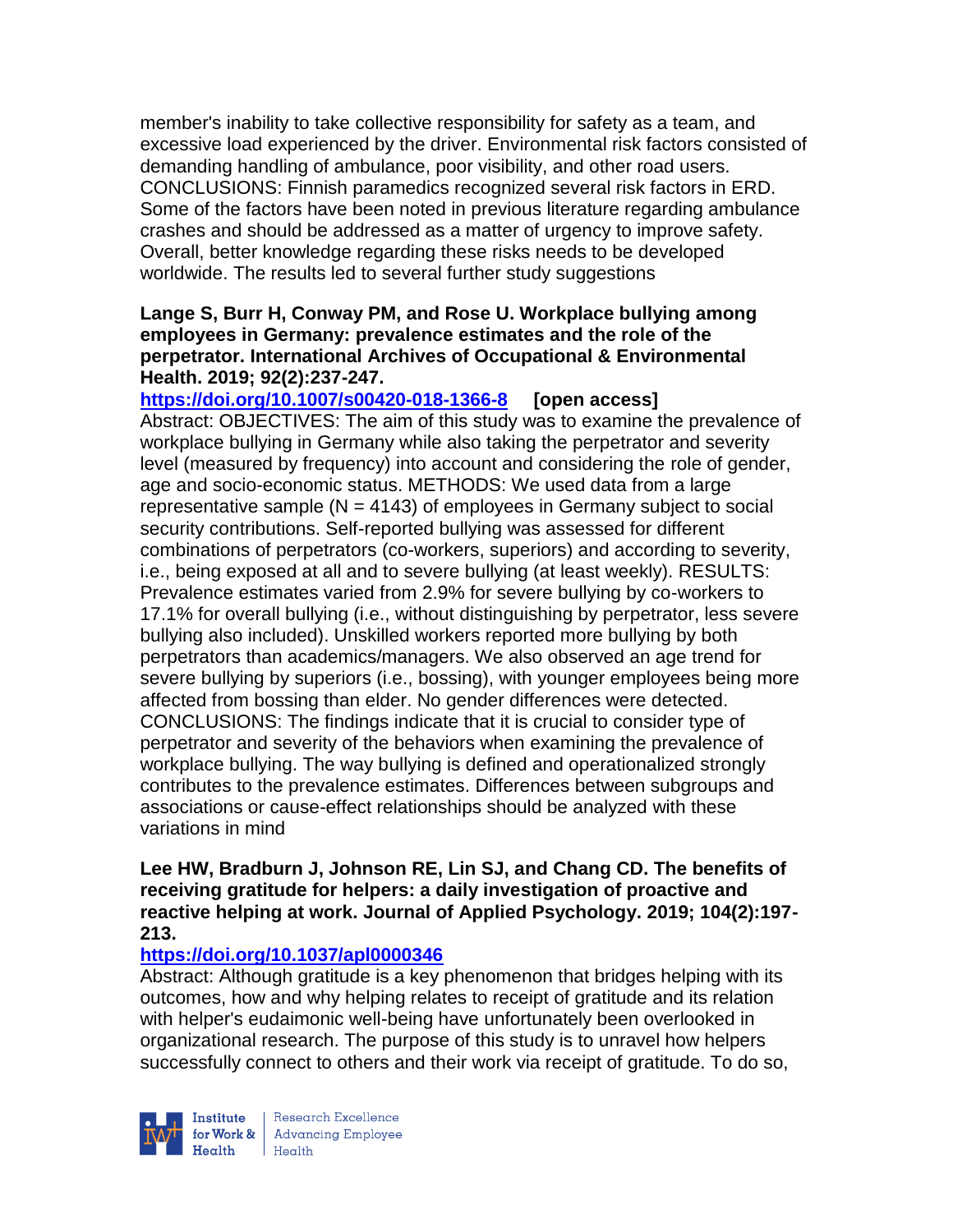we distinguish different circumstances of helping-reactive helping (i.e., providing help when requested) versus proactive helping (i.e., providing help without being asked)-and examine their unique effect on the gratitude received by helpers, which, in turn, has downstream implications for helpers' perceived prosocial impact and work engagement the following day. Using daily experience sampling (Study 1) and critical incident (Study 2) methods, we found that reactive helping is more likely to be linked to receipt of gratitude than proactive helping. Receipt of gratitude, in turn, is associated with increases in perceived prosocial impact and work engagement the following day. Our study contributes to the helping literature by identifying receipt of gratitude as a novel mechanism that links helping to helper well-being, by distinguishing proactive and reactive helping, and by highlighting eudaimonic well-being as an outcome of helping for helpers. (PsycINFO Database Record (c) 2019 APA, all rights reserved)

#### **Ma R, Zhong S, Morabito M, Hajat S, Xu Z, He Y, et al. Estimation of workrelated injury and economic burden attributable to heat stress in Guangzhou, China. The Science of the Total Environment. 2019; 666:147- 154.**

#### **<https://doi.org/10.1016/j.scitotenv.2019.02.201>**

Abstract: BACKGROUND: Climate change has exacerbated the health effects of high ambient temperatures on occupational health and safety; however, to what extent heat stress can induce workplace injuries and economic costs is poorly studied. This study aimed to quantify the attributable fractions of injury claims and subsequent insurance payouts using data from work-related injury insurance system in Guangzhou, China. METHODS: Individual workers' injury claims data were collected for the period of 2011-2012, including demographic characteristics and work-related information. Daily maximum wet bulb globe temperature (WBGT, degrees C) was calculated from meteorological data. To examine the association between WBGT index and work-related injury, we fit a quasi-Poisson regression with distributed lag non-linear model. Then we calculated the numbers of injury claims and costs of insurance compensations attributable to days with WBGT above the heat stress limit according to the national occupational health standards. RESULTS: There were 9550 work-related injury claims, resulting in an insurance payout of 282.3 million Chinese Yuan. The risks of injury claims increased with rising WBGT. 4.8% (95% eCI: 2.9%-6.9%) of work-related injuries and 4.1% (95% eCI: 0.2%-7.7%) of work-related injury insurance payouts were attributed to heat exposure for WBGT threshold above the heat stress limit. Male workers, those in small enterprises and with low educational attainment were especially sensitive to the effects of heat exposure. CONCLUSIONS: Heat stress can contribute to higher risk of work-related injury and substantial economic costs. Quantified the impacts of injuries and related economic costs should be considered to develop targeted preventive measures in the context of climate change

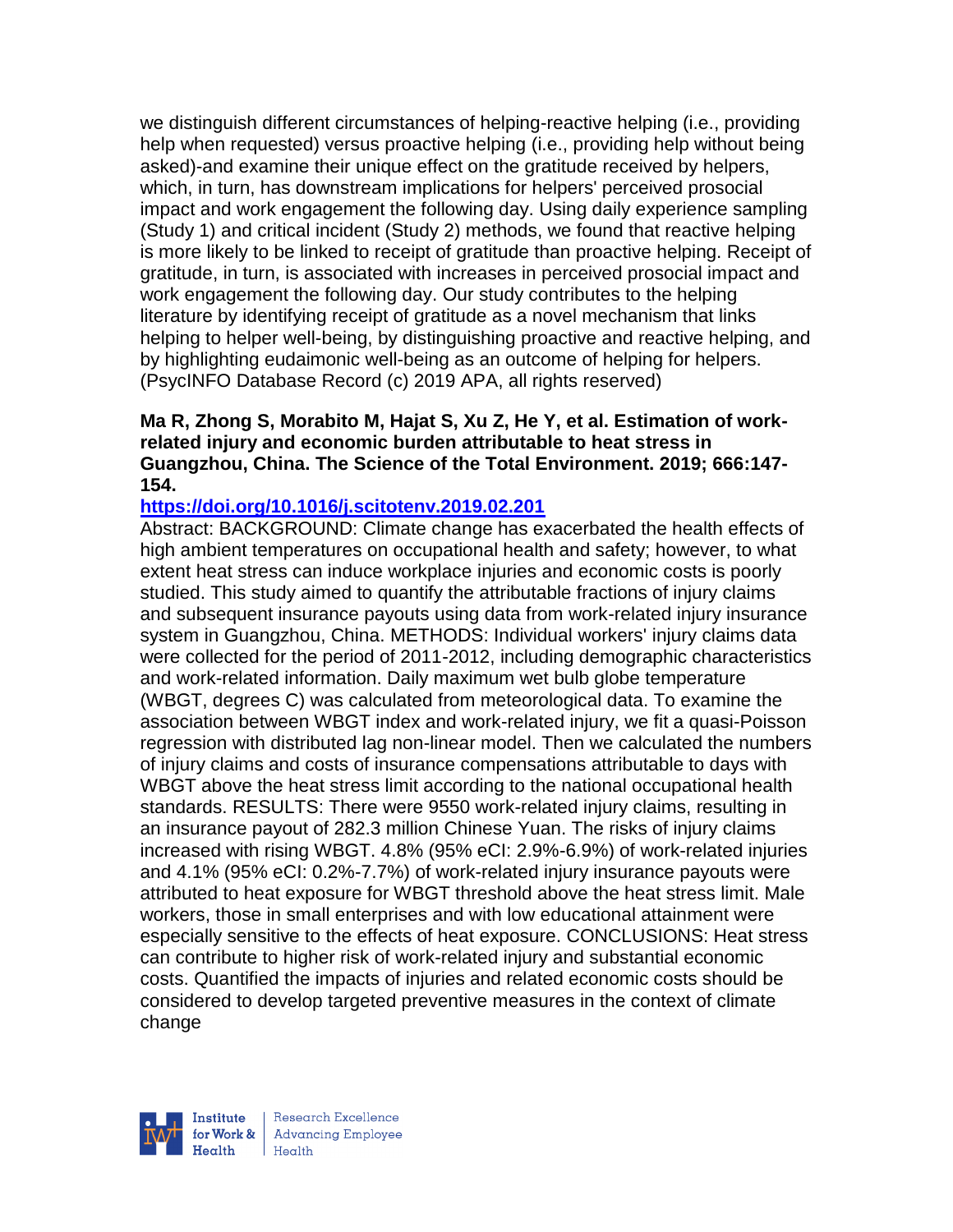# **Maciel RRBT, Chiavegato LD, Marin LS, Portella DDA, de Souza MC, Camelier FWR, et al. Development of an e-health education program at the workplace using formative research: technologies for improving quality of life. Evaluation and Program Planning. 2019; 73:129-137.**

**<https://doi.org/10.1016/j.evalprogplan.2018.12.009>** 

Abstract: BACKGROUND: e-Learning, a means by which to expand people's access to information can be effective in promoting health in the workplace. This study to present steps in the development of an e-health education program at the workplace. OBJECTIVE: This study aimed to present all steps of develop a telehealth education program for computer users using formative research to identify themes to health education for workers. METHODS: A team of expert conducted focus groups with administrative workers ( $n = 36$  participants) to identify thematic health to the development of program. Three meetings were audio video recorded, and notes. All data were based on constant analysis, classical content analysis and keywords in-context. RESULTS: The content of the nine audio videos included four musculoskeletal health topics (Walking Program, Back School, Muscle Relaxation Techniques, and Work-related Musculoskeletal Diseases); three to healthy diet (Eating and Commensality, Ultra-processed Food and Food labeling, and Oil and Fat); two to mental health (Burnout Syndrome and the Meaning of work). CONCLUSION: The proposed steps in the development of a workplace e-health education program were successfully achieved. The engagement of the workers' staged focus groups was fundamental to the choice of themes relevant to the population in question

#### **Moon YH, Yang YJ, Do SY, Kim JY, Lee CG, Chae HJ, et al. Evaluation of the prevalence of musculoskeletal symptoms, presumptive diagnosis, medical care use, and sick leave among female school meal service workers. Annals of Occupational and Environmental Medicine. 2019; 31:1. <https://doi.org/10.1186/s40557-019-0281-0> [open access]** Abstract: Background: Most of the school meal service workers in Korea are middle-aged individuals. They have high workload, which increases their incidence of musculoskeletal disorders. This study aimed to evaluate the prevalence and risk factors of subjective musculoskeletal symptoms, presumptive diagnosis, medical care use, and sick leave among female school meal workers. Methods: We analyzed the results of musculoskeletal disease screening of 1581 female school meal workers. The screening consisted of selfadministered questionnaire, history taking by occupational physicians, and physical examination. The prevalence of subjective musculoskeletal symptoms, presumptive diagnosis after initial examination by occupational physicians, use of medical care for more than 7 days, and sick leave due to musculoskeletal diseases during the past year were evaluated in this study. The relative risk of four outcome indicators of musculoskeletal disorders was compared with respect to potential factors, such as age, subjective physical loading, present illness, injury experience, and type of school, using log-binomial regression. Results: The prevalence of subjective musculoskeletal symptom was 79.6%; presumptive

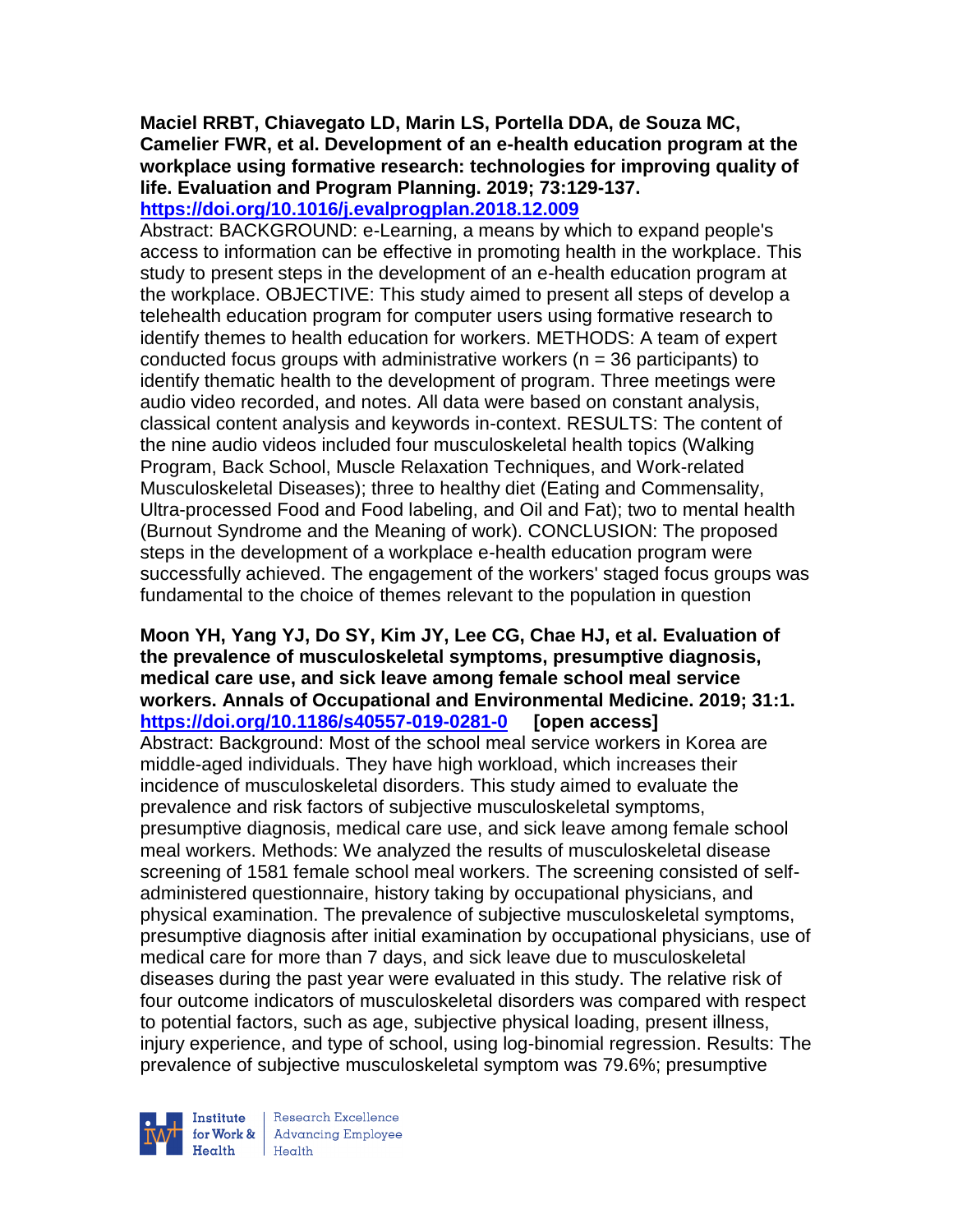diagnosis, 47.6%; hospital visits over 7 days, 36.4%; and sick leave, 7.3%. The relative risk of musculoskeletal symptoms by age  $\left\langle \frac{\epsilon}{50} \right\rangle$  years vs < 50 years) was 1.04 (95% confidence interval (CI): 1.00-1.09); presumptive diagnosis of musculoskeletal disease, 1.17 (95% CI: 1.06-1.30); hospital visits over 7 days, 1.26 (95% CI: 0.85-1.85); and sick leave, 1.17 (95% CI: 1.02-1.34). The relative risk of musculoskeletal symptoms due to subjective physical loading (very hard vs low) was 1.45 (95% CI: 1.33-1.58); presumptive diagnosis, 2.92 (95% CI: 2.25); hospital visits over 7 days, 1.91 (95% CI: 1.02-3.59); and sick leave, 2.11 (95% CI: 1.63-2.74). Conclusions: Subjective physical loading was a more important factor in musculoskeletal disorders than the age of female school meal workers

#### **Perez AL, Nelson ML, Cheng TJ, Comerford CE, and Scott PK. A metaanalysis of airborne asbestos fiber concentrations from work with or around asbestos-containing floor tile. International Journal of Occupational & Environmental Health. 2018; 24(3-4):134-148. <https://doi.org/10.1080/10773525.2018.1533671>**

Abstract: In this meta-analysis, exposures to airborne asbestos during work with or around floor tiles were characterized according to several variables: study, sample type, activity, and task. Personal breathing zone, bystander, and area sample exposure concentrations were differentiated and compared against current occupational exposure limits to asbestos. In total, 22 studies, including 804 personal, 57 bystander, and 295 area samples, were included in the analysis. The arithmetic mean airborne fiber concentrations were 0.05, 0.02, and 0.01 f/cm(3) for personal, bystander, and area samples, respectively. Arithmetic mean time-weighted-average fiber concentrations over an 8-h working day were 0.02 and 0.01 f/cm(3) for personal and bystander samples, respectively. Phase contrast microscopy (PCM) personal airborne fiber concentrations were highest for maintenance activities, followed by removal and installation. Tasks that involved buffing or burnishing, scoring or snapping, and scraping or lifting had the highest personal PCM concentrations, while stripping floor tile and removing it with chemical solvent had the lowest concentrations. Exposures associated with handling asbestos floor tiles, under working conditions normally encountered, do not generally produce airborne concentrations at levels that exceed the current OSHA PEL nor do they appear to approach the threshold cumulative asbestos dose concentrations that have been previously associated with an increased risk of asbestos-related disease

#### **Sheehan LR, Lane TJ, Gray SE, and Collie A. Factors associated with employer support for injured workers during a workers' compensation claim. Journal of Occupational Rehabilitation. 2019; [epub ahead of print]. <https://doi.org/10.1007/s10926-019-09834-5>**

Abstract: Purpose The employer/worker relationship can be an important catalyst for-or obstacle to-successful return to work (RTW). An understanding of factors associated with an injured worker's relationship with their employer, and

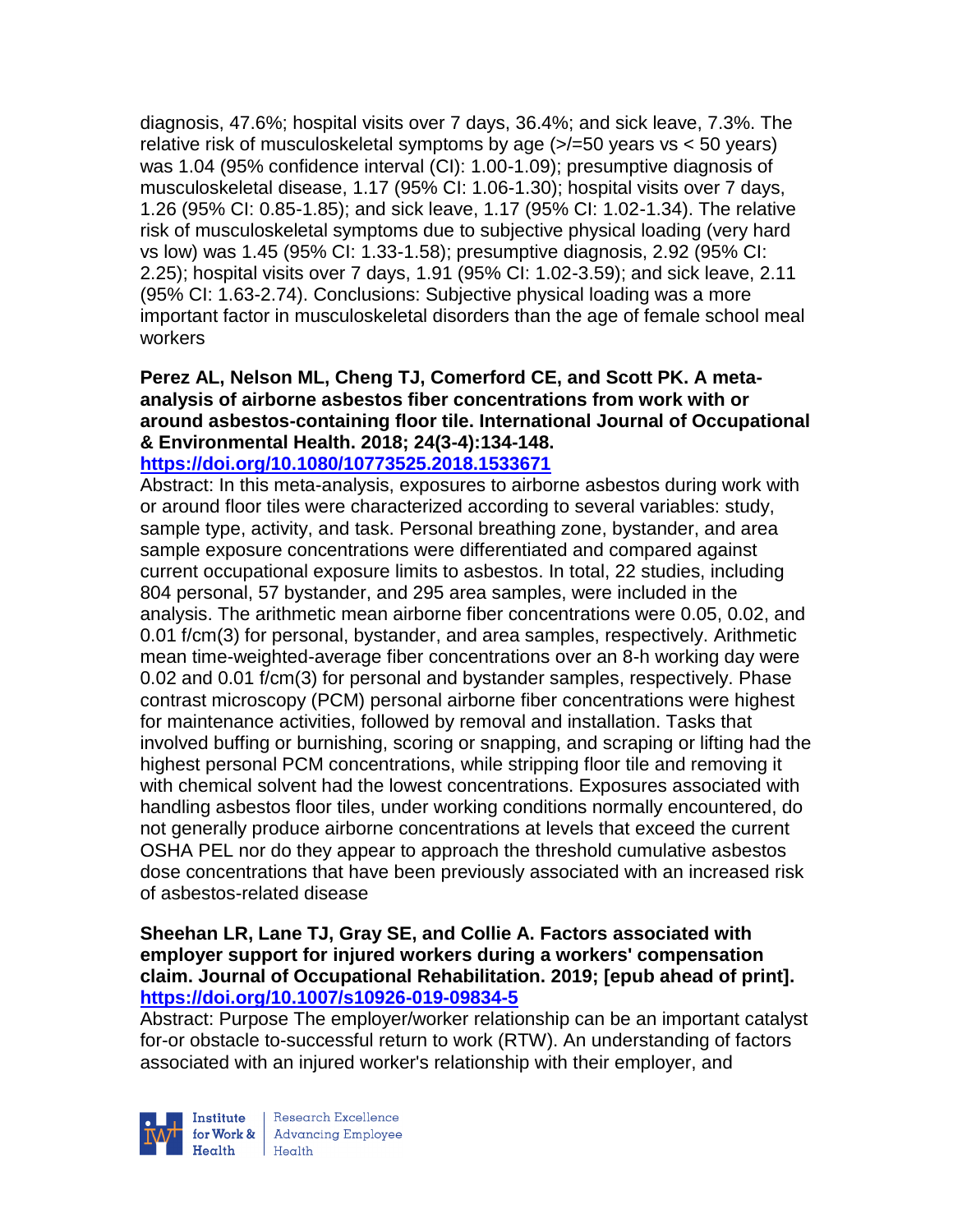employer involvement in RTW planning, is warranted. Methods Analysis of  $n =$ 8808 cross-sectional survey responses from injured workers in nine Australian workers' compensation (WC) jurisdictions. Workers completed a telephone survey between 6 and 24 months post-WC claim acceptance. Factors associated with the worker's perception of employer support were examined using ordinal regression. Factors associated with employer provision of RTW plans were examined using logistic regression. Results Factors associated with employer support included being aged over 50 years, not having a mental health condition, better self-rated health and less time between injury and claim. Factors associated with having a RTW plan included being female, not having a mental health condition and working for a self-insurer. Factors associated with having a written RTW plan included being female and being under 50 years. There was wide variation in the provision of RTW plans between WC jurisdictions. Conclusions There are strong associations between worker, claim and injuryrelated factors and the injured worker's experience of employer support. Identification of workers at risk of receiving inadequate support during the RTW process may enable interventions to improve support and RTW outcomes

#### **Spry C and Mierzwinski-Urban M. The impact of the peer review of literature search strategies in support of rapid review reports. Research Synthesis Methods. 2018; 9(4):521-526.**

# **<https://doi.org/10.1002/jrsm.1330>**

Abstract: OBJECTIVE: The objective of this study was to investigate the impact of the peer review of literature search strategies prepared in support of rapid reviews. METHODS: A sample of 200 CADTH rapid reviews was selected. For each rapid review meeting the inclusion criteria, the pre-peer-reviewed and corresponding post-peer-reviewed search strategies were run, and the search results were compared. Bibliographic records retrieved solely by the post-peerreviewed search strategy and included in the rapid review report were identified as representing "included studies." The publication type of each included study was determined, and the attributes of the corresponding record were analyzed to determine the reason for its retrieval by the post-peer-reviewed search. RESULTS: The peer review of search strategies resulted in the retrieval of one or more additional records for 75% of the searches investigated, but only a small proportion of these records (4%) represented included studies. The main publication types of the included studies were nonrandomized studies (60%) and narrative reviews (20%). The principal changes to search strategies that resulted in the retrieval of additional included studies were the inclusion of more keywords or subject headings or a change in the way concepts were combined. CONCLUSIONS: The peer review of literature search strategies aids in the retrieval of relevant records particularly those representing nonrandomized studies. The scrutiny of keywords, subject headings, and the relation between search concepts are key components of the peer review process

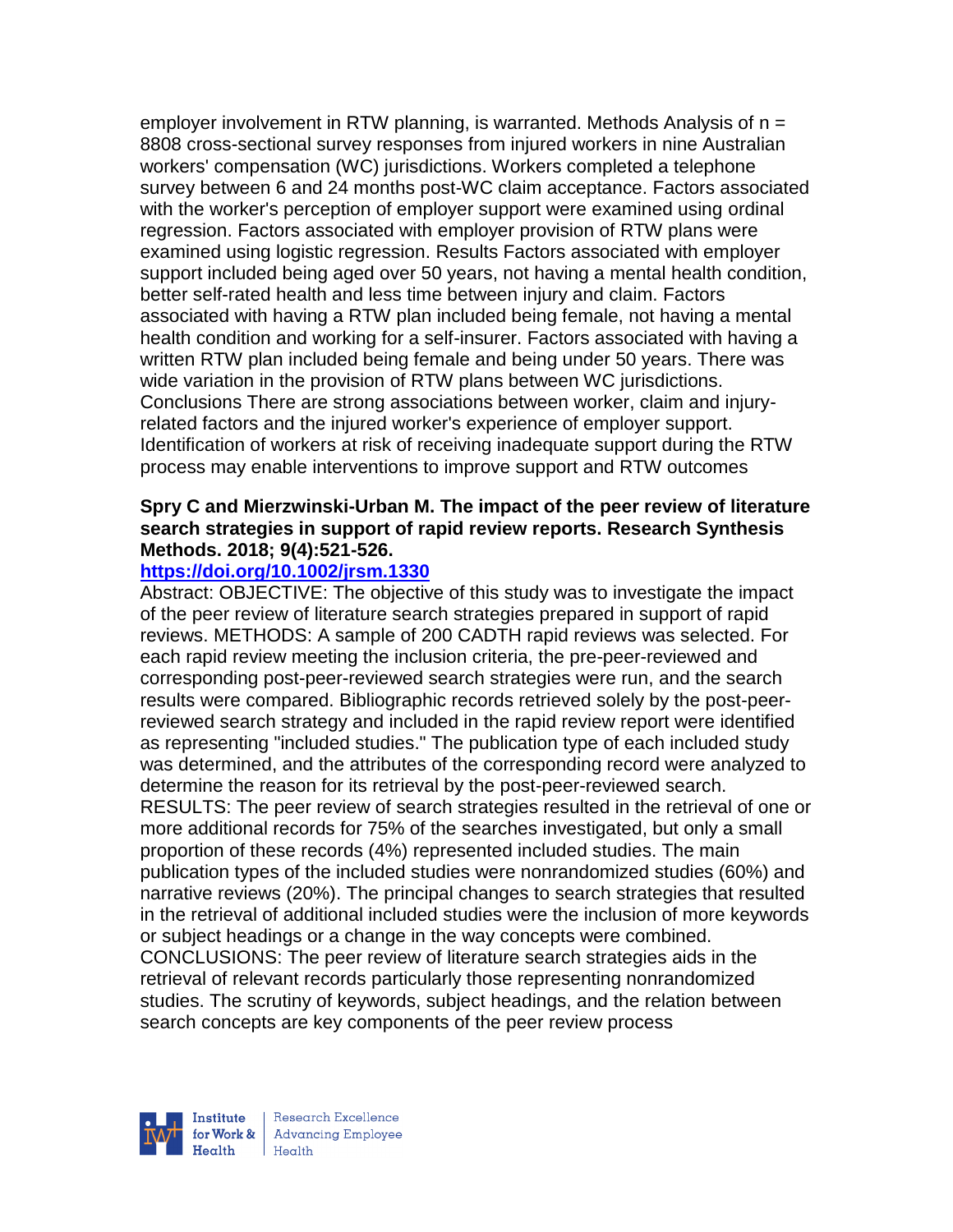# **Tsuboi Y, Murata S, Naruse F, and Ono R. Association between pain-related fear and presenteeism among eldercare workers with low back pain. European Journal of Pain. 2019; 23(3):495-502.**

# **<https://doi.org/10.1002/ejp.1323>**

Abstract: BACKGROUND: Presenteeism (work productivity loss at work) and low back pain (LBP) are prevalent among eldercare workers. Presenteeism is a serious emerging problem in an occupational setting. While many studies report the impact of pain-related fear on absenteeism, its impact on presenteeism remains unclear. METHODS: We conducted a cross-sectional study to investigate the association between pain-related fear and presenteeism among 505 eldercare workers with LBP. We measured pain-related fear using the 11 item Tampa Scale for Kinesiophobia (TSK-11). We used the Work Limitations Questionnaire (WLQ) to estimate productivity loss due to presenteeism with items including Time Management, Mental-Interpersonal Demands, Physical Demands and Output Demands. The presenteeism was categorized into no (<5%), mild (5%-10.9%), moderate (11%-16.9%) and severe presenteeism (>/=17%). We further performed ordinal logistic regression analyses, and the covariates were age, sex, pain intensity, pain disability and psychosocial factors. Multiple imputation was conducted to provide informed estimates for observations with missing data. RESULTS: After adjustment, a higher TSK score was significantly associated with a higher presenteeism (proportional  $OR = 1.10$ , 95% CI = 1.06-1.15). A significant association of TSK with all WLQ subscales was retained even after the adjustment (Time Management: proportional OR = 1.04,  $95\%$  CI = 1.01-1.08; Mental-Interpersonal Demands: proportional OR = 1.08,  $95\%$  CI = 1.04-1.12; Physical Demands: proportional OR = 1.04,  $95\%$  CI = 1.01-1.08; and Output Demands: proportional  $OR = 1.06$ , 95%  $CI = 1.02 - 1.10$ . CONCLUSIONS: Our findings suggest that pain-related fear is an important factor related to presenteeism among eldercare workers with LBP. SIGNIFICANCE: This study describes an independent association of pain-related fear with presenteeism among eldercare workers with low back pain. Pain-related fear could be considered a vital factor of presenteeism in addition to absenteeism

#### **Vlachou A, Stavroussi P, Roka O, Vasilou E, Papadimitriou D, Scaratti C, et al. Policy guidelines for effective inclusion and reintegration of people with chronic diseases in the workplace: national and European perspectives. International Journal of Environmental Research and Public Health. 2018; 15(3):E493.**

**<https://doi.org/10.3390/ijerph15030493> [open access]**

Abstract: The increasing prevalence of chronic diseases among the European working age population, as well as the implications for the individual and societal level, underline the need for policy guidelines targeting the effective inclusion of persons with chronic diseases in the workplace. The aim of the present paper was to explore the perspectives of European and National-level stakeholders on existing strategies for work re-integration of persons with chronic diseases, and to provide policy guidelines. A highly-structured interview protocol was distributed